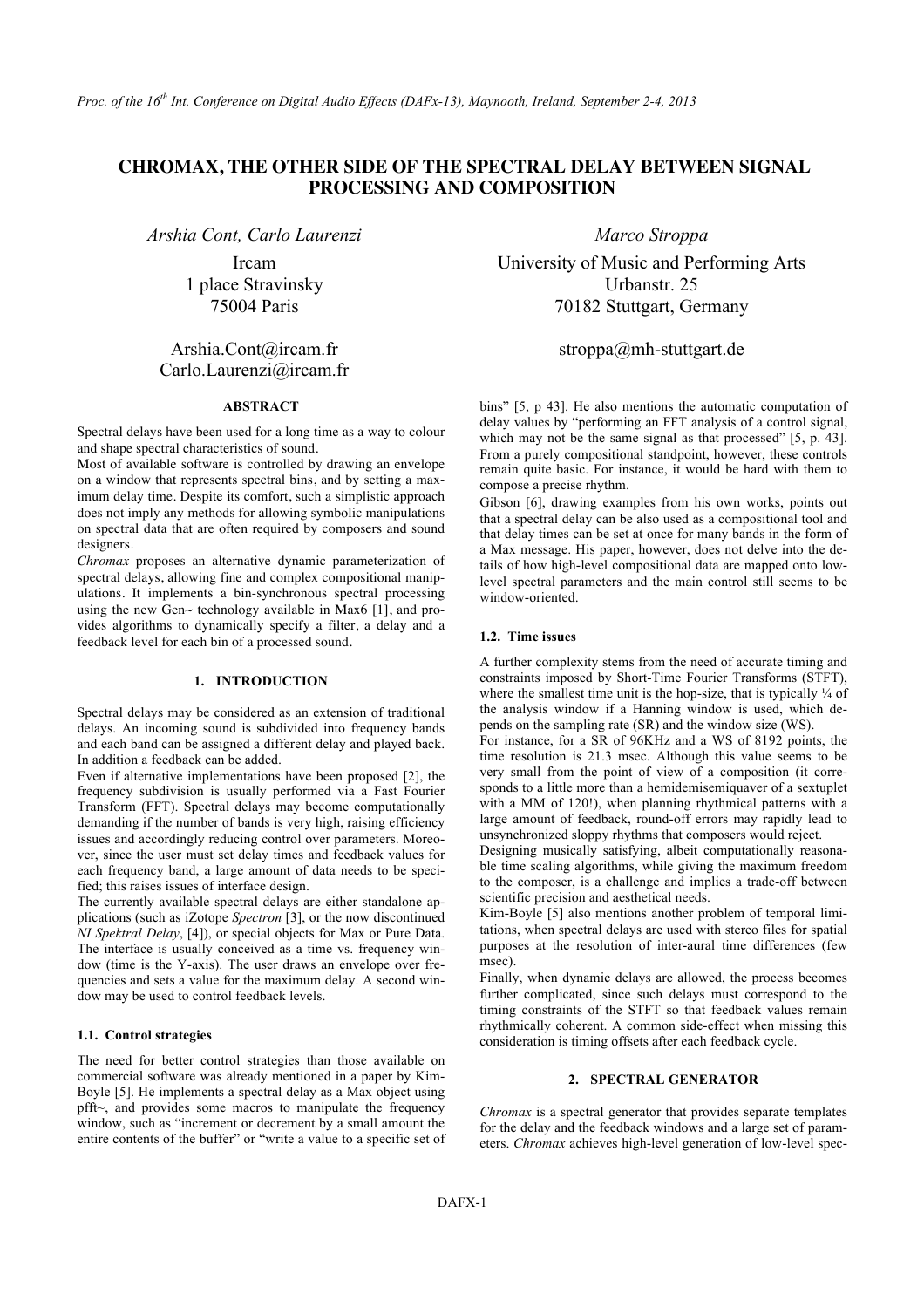tral templates using two base generators, spectral pattern handling and temporal dynamic controls provided to users as described below.

#### **2.1. Base Generators**

Spectral templates generated by *Chromax* consist of aggregated *atoms* over the frequency domain. For the time being, *Chromax* allows two types of base atoms: *Partial atoms*, used for harmonic spectrum generation, and *Formant atoms*, defined by centre frequency, amplitude, bandwidth and skirt width [12]. Since, there is currently more support for the *Partial* class than for the *Formant* class, we base our discussions in this paper on *Partial atoms*.

For *Partial* template generation, the commonly used method applies the following equation derived from McAdams [7] to a base frequency bin domain:

$$
f_n = n^s f_0 + shift^* f_0 \tag{1}
$$

where  $n$  is the partial number,  $f0$  the fundamental frequency, *shift* the amount of *f0* by which each partial is shifted, and *s* is the stretch factor defined as:

$$
s = \log(b) / \log(2) \tag{2}
$$

The same method is used to compute frequency bin locations for additive synthesis in the *OMChroma* environment [8] [9]. Equation (1) permits to generate a wide range of partial relations beyond pure harmonic structures.

To make it more suitable to spectral delays, each "partial" also possesses a bandwidth (called *variance* in *Chromax*), which defines its spectral thickness, expressed either in Hz or in cents (Figure 1). For a composer this difference is essential: a value in cents produces spectra whose bandwidths increase as a function of frequency and therefore tend to sound more clustery in the upper range, whereas values in Hz are more effective in lower frequencies.



Figure 1: *Harmonic template containing 19 partials with a f0 of 1000 Hz and bandwidth of 50 cents (above) or 50 Hz (below).*

When excited by a noise burst, the response of a spectral delay whose window is a simple contiguous frequency band (Figure 2) consists in a frequency-limited delayed burst.



Figure 2: *Chromax template created by the message box above.*

With a feedback of 100%, and in a sample-synchronous setup, the burst should infinitely repeat itself, as in Figure 3, without any attenuation. Most existing developments, however, fail to do this, due to scheduling problems of the host platform (as is the case of *pfft~* in Max). We will get back to this point in Section 2.3.



Figure 3: *Sonogram of a noise burst processed by a spectral delay with the template shown in Figure 2.*

#### **2.2. Atom Shapes: time point vs. glissando**

Working with composers such as Marco Stroppa made it clear that a more refined control of the shapes and characteristics of each *atom* was required. This lead us to designing two shapes.

With a rectangular shape (as in Figure 1), the spectral range is delayed simultaneously, and can therefore be considered as a single point in time. With a Gaussian shape, the external bins will smoothly precede the centre frequency, while the bin located in the centre of the curve will have the maximum delay (Figure 4).



Figure 4: *Chromax template with Gaussian shape.*

This produces a double glissando, ascending and descending toward the value of the central bin (eventually repeated if the feedback is activated, as in Figure 5). The glissando is granulated by the spectral size of each bin and by the time resolution.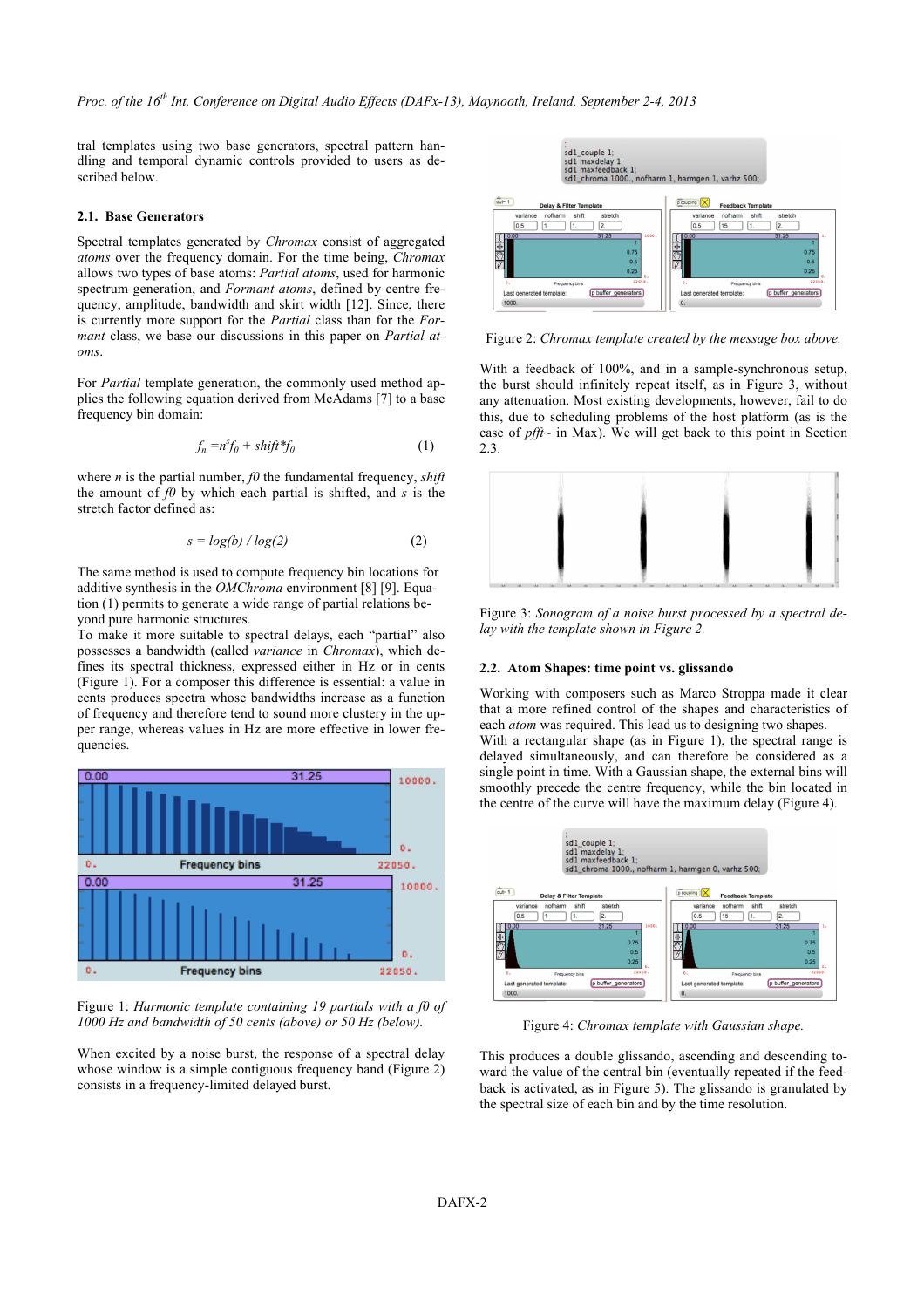

Figure 5: *Sonogram corresponding to the template of Figure 4.*

A further temporal refinement consists in changing the slope of the spectral envelope, in order to produce, for instance, descending spectra (as in Figure 1). When excited by a noise burst, a sequence of descending narrow-frequency bursts is generated. Depending on the slope, the sequence may accelerate or decelerate. If the band is Gaussian, an additional, fast, double glissando will spread around the central bin of each burst, as seen above; with feedback this can result in progressively increasing densities, whose time fabric can be finely controlled.

This version of the spectral delay was first used in *…of Silence* by Marco Stroppa [10].

#### **2.3. Composed rhythmic patterns**

Our preliminary experiences with *Chromax* showed that the control of time examined in Section 2.2 was still not accurate enough, especially when using a long feedback. Better time strategies had to be devised.

Our goal was to achieve an as strict as possible temporal precision in spite of the STFT's temporal constraints, so as to match rhythms written in a symbolic score in a way that a composer would consider to be adequate and accept.

In order to comply with such temporal patterns, the generator has to rhythmically quantize the requested delays, so as to:

- 1. Keep them as integer multiples of the STFT's timesteps (or hop-size) set by user; and
- 2. Keep the rhythmic results coherent and as close as possible to the written pattern.

This constraint is achieved in *Chromax* by dynamically quantizing the requested rhythms using their greatest common divisor and the underlying analysis/re-synthesis time-step. This allows for the timing correctness of the delayed bins with respect to the written patterns using feedback. The situation becomes more complicated with poly-rhythmic structures that would require segmentation on top of quantization. This issue will be tackled in future work.

Following this solution, further parameters were introduced (called *harmlist* and *harmweights*) to allow the specification of individual partial numbers and weights (that is, time shapers).

In this way, setting *harmweights* of rectangular bands to values corresponding to symbolic rhythms (Figure 6) allows to generate specific patterns, where each frequency band produces a "note" every 1/n time units (a time unit is the maximum delay, after normalization of the weights).



Figure 6: *Chromax template generating a symbolic rhythm.*

For instance, for a spectrum of 4 frequency bands with a weight of, respectively, 1, 0.5, 0.25 and 0.125 and a maximum delay of 2 sec, the first band will be delayed by 2 sec, the second by 1 sec  $(2*0.5)$ , and so on. When excited by a noise burst, this template generates a band-based arpeggio corresponding to the rhythm shown in Figure 7 (at a metronome of quaver  $= 60$ ).



Figure 7: *Sonogram and rhythmic pattern generated by a noise burst processed by the Chromax template shown in Figure 6.*

## **2.4. Special cases: between sound processing and synthesis**

For his opera *Re Orso* [11] Marco Stroppa required special rhythmical templates that simulated the sonic result of a particular wave-table synthesis technique: a cluster made of oscillators reading the same harmonic wave table and whose fundamental frequency is slightly and evenly shifted with respect to one another, generates a typical pattern if all the oscillators start with the same phase (Figure 8). This effect is sometimes called "zero phasing" in the world of computer music composition.



Figure 8: *Sonogram of a cluster of phase-locked oscillators, reading a wave table made of 10 harmonics of equal amplitude. The f0 of the lowest oscillator is 200 Hz, the other f0's are shifted by 0.05 Hz with respect to the previous one.*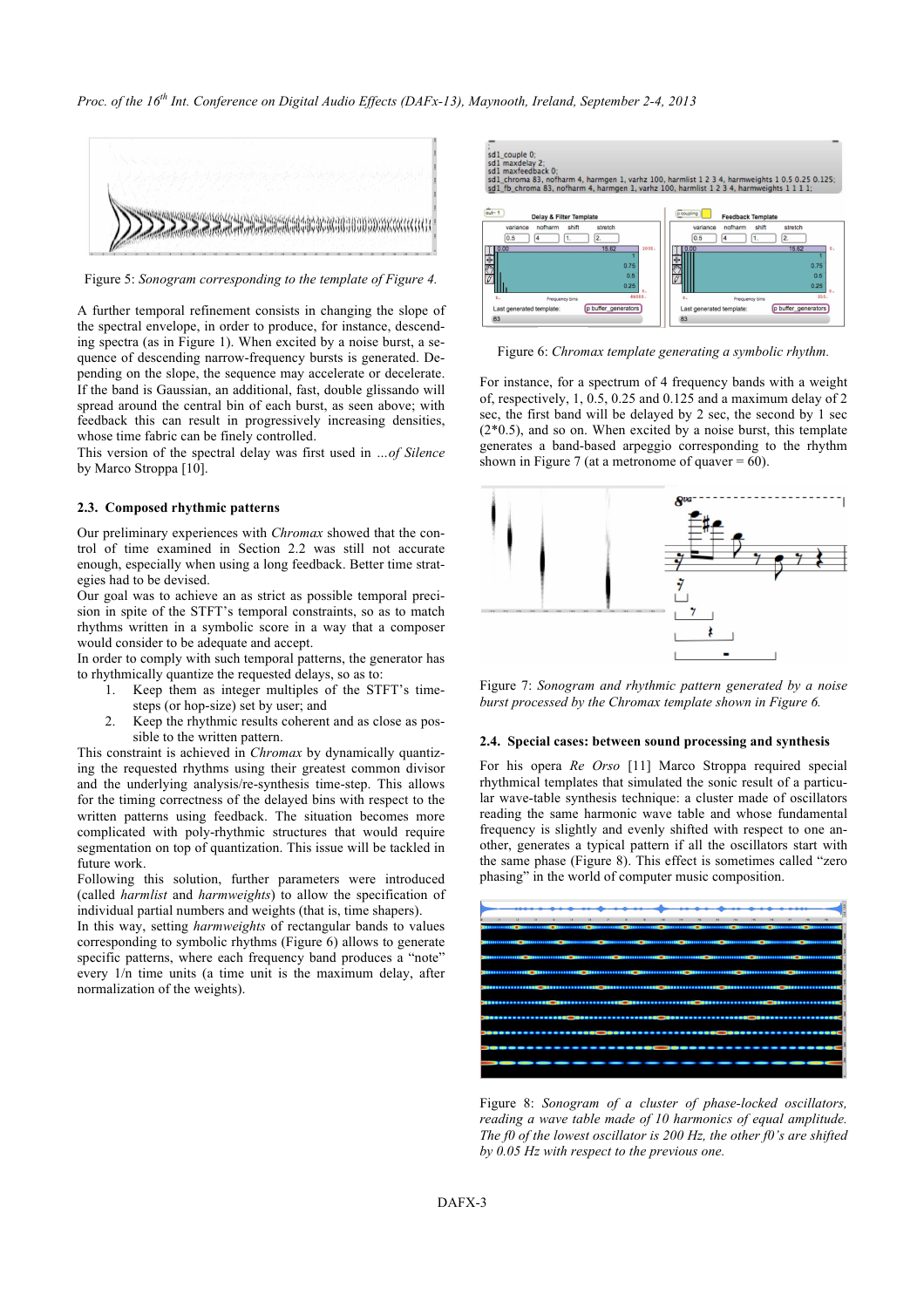Using a long feedback and setting *Chromax* values in specific ways, similar patterns can be produced with spectral delays with more freedom of control than in the wave-table synthesis. For instance, Figure 9 shows an inverted pattern with respect to the one displayed in Figure 8 (the fastest repetition is the lowest, rather than the highest frequency).



Figure 9: *Chromax message box, template and sonogram in response to a noise burst simulating an inversed "zero-phasing" rhythmical pattern.*

This usage of the *Chromax* template opened rich compositional perspectives and became one of the main processing tools used in *Re Orso*.

Combining particular settings of *harmweights* with non linear spectral slopes, Marco Stroppa created progressively accelerating or decelerating "zero-phasing" patterns, with predictable, and, therefore, composable, time features (Figure 10).

#### **2.5. Dynamic control**

Besides the static template generation shown above, the computational scheme allows to produce a dynamic and time-varying control of all the parameters mentioned above, as well as further features. In this case, the *Chromax* template evolves over time while generating complex rhythmical structures synchronous to the DSP scheme imposed by a STFT, that are probably very hard to express using the traditional symbolic notation.



Figure 10: *Chromax message box, template and sonogram in response to a noise burst realizing a decelerating "zero-phasing" rhythmical pattern.*

Dynamic controls either perform a cross-fade between a given number of templates over a specified duration (spectral interpolation between two templates), or dynamically regenerate templates between two patterns of the same base type to simulate *glissandi*. To avoid audio glitches, the time-step used for this kind of dynamic generation is automatically synched to the userset analysis/re-synthesis parameters in the DSP. Regeneration schemes have been extensively optimized to make the technology embeddable in large real-time systems.

## **2.6. Interface**

The user interface consists in a collection of Max messages that set all the parameters needed by *Chromax* through simple message-passing. For a complete list and further details, the user can refer to the documentation available within the Max object.

### **3. IMPLEMENTATION**

*Chromax* is an external Max object written by Arshia Cont. It dynamically generates FFT templates into buffers that can be used in later spectral processing. The object has the ability to further synchronize its dynamic generation to the spectral processing in the Max world. In the case of a Spectral Delay, it provides temporally controlled buffers for delays and feedback values, and uses the analysis parameters of the Spectral Delay for rhythmic quantization (described in Section 2.3) and synchronous dynamic generation (Section 2.5).